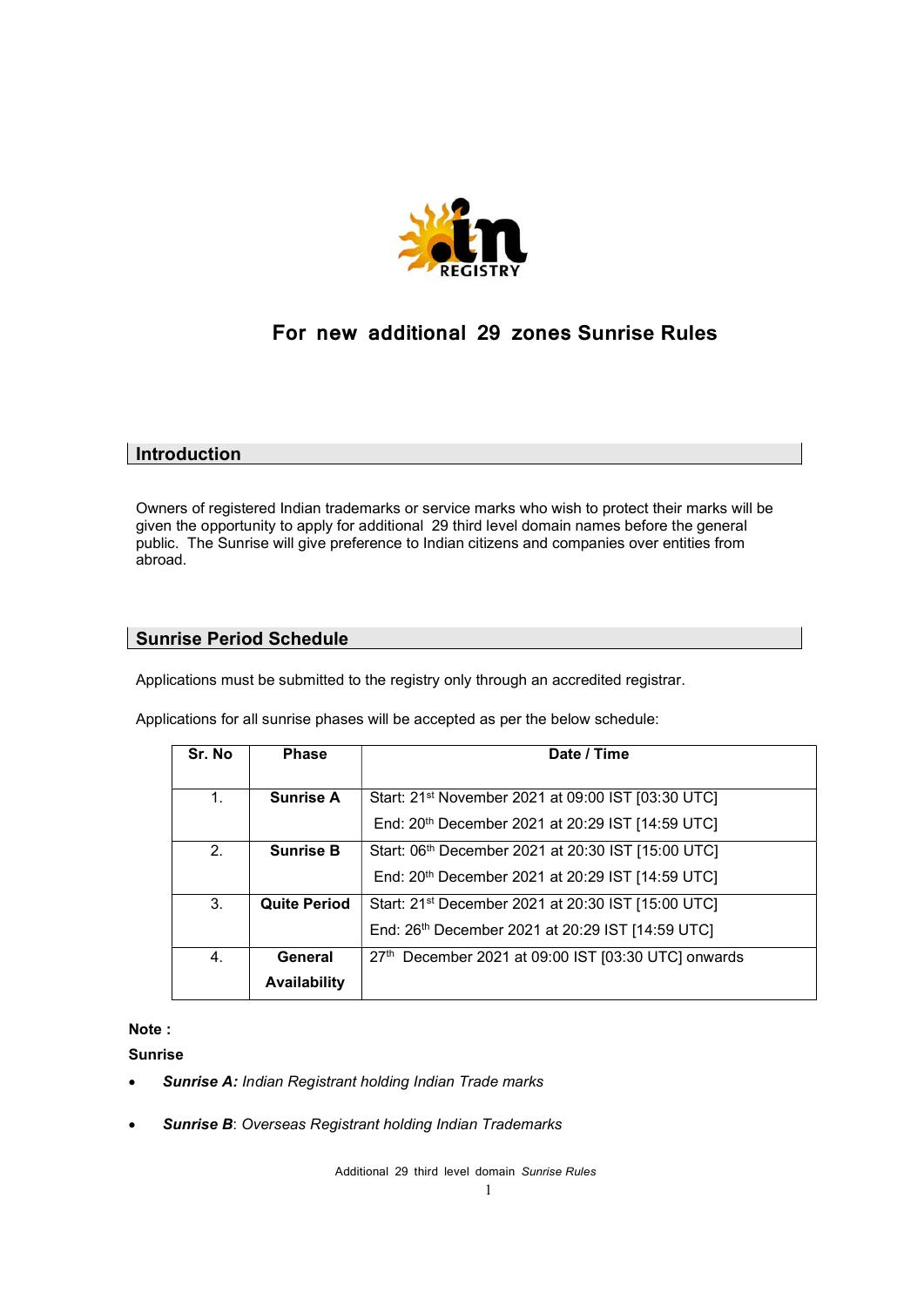## Eligibility Rules

In order to be considered valid, a Sunrise application must meet all of the following criteria:

- 1. The trademark or service mark registration must have been issued by the Registrar of Trademarks, Government of India. The trademark or service mark owner must be eligible for the phase the application was submitted to.
- 2. The trademark or service mark registration must be current (non-expired) and valid and must have been issued in the applicant's name prior to 31st December 2020.
- 3. The domain name applied for must be the word elements of the trademark or service mark that is registered.
- 4. The applicant must submit proof of its trademark or service mark to the Registry for verification, as per the proof of trademark guidelines.

## Names Not Eligible

Certain domain names have been reserved for use by the government, constitutional bodies, and the Registry. A list of these domain names will be published for public reference on the www.registry.in Web site. Applications for these domain names will be rejected.

Applications must conform to general Registry registration policies.

### Application Process

Applications must be submitted to the registry through an accredited registrar.

Applications will be taken for domains in the following zones:

| <b>Additional 29 New Third</b><br>level |
|-----------------------------------------|
| 5g.in                                   |
| 6g.in                                   |
| ai.in                                   |
| am.in                                   |
| bihar.in                                |
| biz.in                                  |
| business.in                             |
| ca.in                                   |

Additional 29 third level domain Sunrise Rules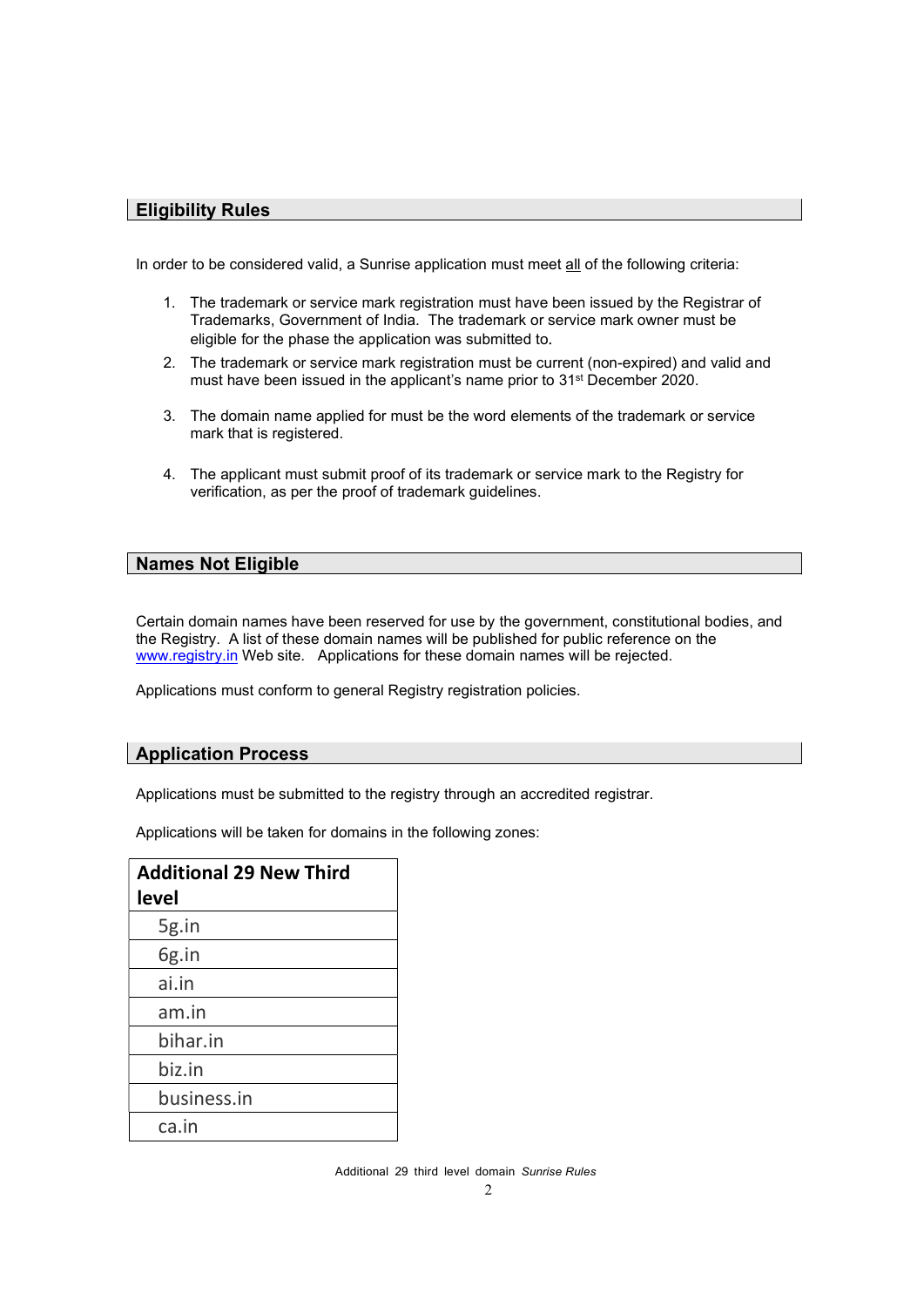| cn.in       |
|-------------|
| com.in      |
| coop.in     |
| cs.in       |
| delhi.in    |
| dr.in       |
| er.in       |
| gujarat.in  |
| info.in     |
| int.in      |
| internet.in |
| io.in       |
| me.in       |
| pg.in       |
| post.in     |
| pro.in      |
| travel.in   |
| tv.in       |
| uk.in       |
| up.in       |
| us.in       |

A trademark or service mark holder is allowed to apply for domain names in more than one zone based on the same mark. Applicants must submit separate applications for each unique domain name they are interested in.

The registrar must submit the following information:

- □ The domain name being applied for
- Date the trademark or service mark registration was issued by the Indian Trade Marks Registry
- **Trademark Number**
- $\Box$  whether the trademark holder is an Indian registered company or Indian citizen, or whether it is a foreign entity that owns an Indian trademark.
- $\Box$  Contact information of the applying entity. In the application, the owner of the trademark must be listed as the Registrant. An authorized representative of the trademark owner must be listed as the Administrative contact.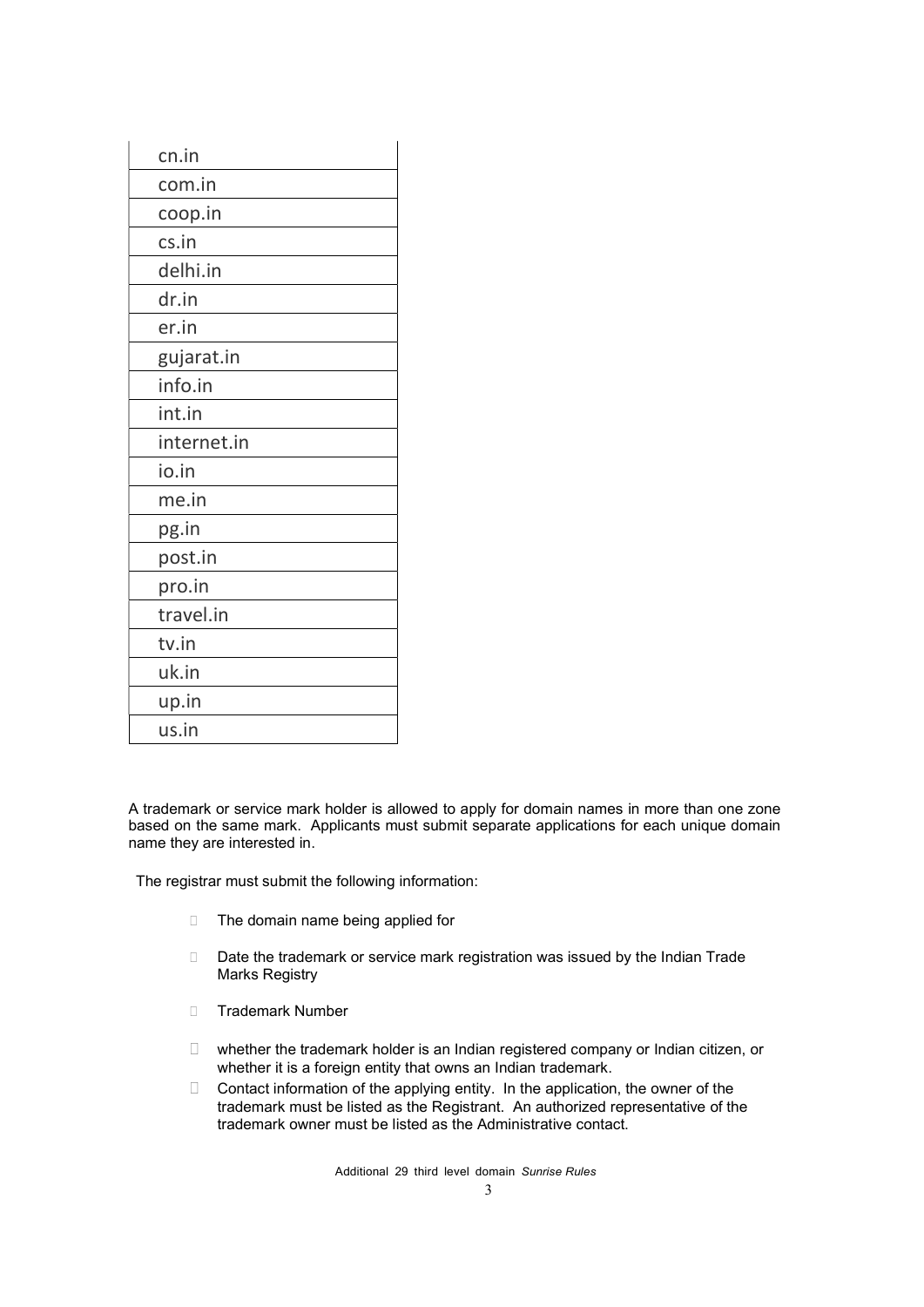#### Term and Prices

Sunrise domains that are awarded will be registered for an initial term of five years.

- 1. Registrars will be assessed an application fee of Rs 250 for each application they submit, assessed to the registrar's deposit account at the time of application.
- 2. The registrar's account will also be charged for the Create term, which can be minimum 5 years and maximum 10 years, at the time the award determination is made.
- 3. All Sunrise fees charged to registrars are non-refundable.

#### Proof of Trademark Guidelines

Upon application, applicants must send the documentation described below to the Registry for verification. This will assist in the prevention of false applications.

Applicant must provide:

- 1. A legible photocopy of the trademark certificate via postal mail or courier. A notary, magistrate, oath commissioner, gazetted officer must attest this copy to be a true copy, or other party authorized by the competent authority.
- 2. A notarized affidavit in a form prescribed by the Registry. This will be available on the www.registry.in site.
- 3. A printout of the application confirmation e-mail that the Registry sent to the registrar and the applicant.

A separate copy of the trademark certificate, affidavit, and e-mail printout should be sent for each and every domain name applied for.

Original trademark certificates should not be sent to the Registry. The Registry will have no responsibility / liability to return any document sent to it. Scanned electronic copies, printouts from online trademark databases, faxed copies of trademark certificates, etc. will be accepted.

Trademark documentation should be sent to:

NIXI (National Internet Exchange of India) Attention: Additional third level zones Sunrise c/o NIXI (National Internet eXchange of India) Regd. Off.: 9th Floor, B-Wing, Statesman House, 148, Barakhamba Road, New Delhi-110001 India

Tel.: +91-11-48202011, Tel. : +91-11-48202000, Fax: +91-11-48202013 E-Mail: registry[at]nixi[dot]in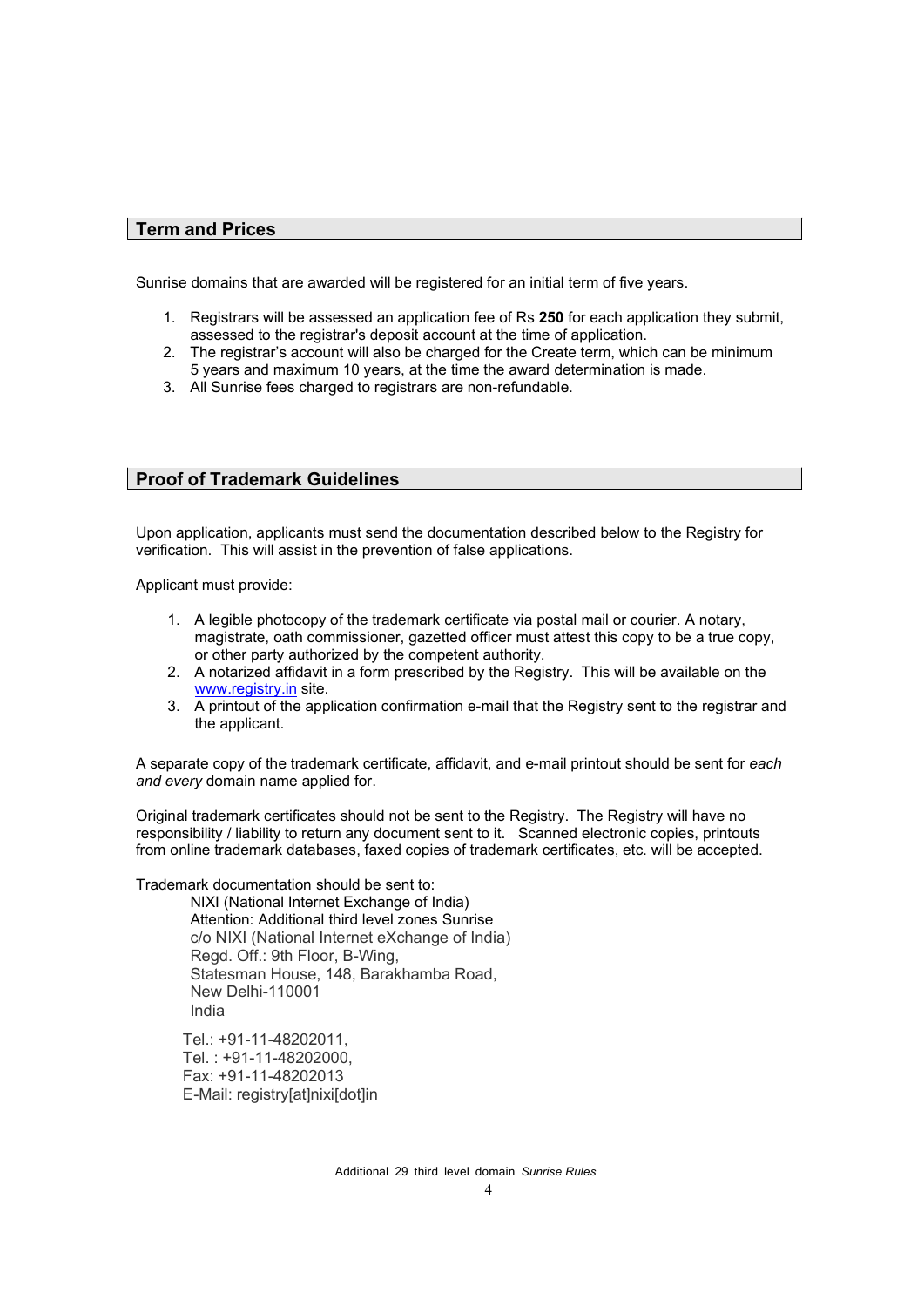The Registry reserves the right to demand any other documents as desired by it from the registrar with whom the applicant has filed his application.

The deadline for receipt of trademark certificate documentation by the Registry is 17:00 IST (11:30 UTC) on 26th December 2021. Documentation received after that time will be ignored, and applications without documentation will be considered failed.

#### Award Process

The Registry will examine that the documentation provided supports the application duly supports the application for the Sunrise registration.

Where there are two or more applications for the same domain name, priority will be assigned in the following order.

- 1. Applications in Sunrise A have priority over applications in subsequent Sunrise Phase and so on.
- 2. The priority of applications in a phase will be assigned based on the applications' timestamp as recorded by the Registry.
- 3. For each unique domain name applied for, the Registry will perform a facial examination of the first priority application's trademark certificate.
- 4. If the priority application satisfies all the Sunrise criteria, the Registry will award the domain to the priority applicant.
- 5. If the priority applicant's trademark does not satisfy all of the Sunrise criteria, that application will be considered failed.
- 6. The Registry will then examine the trademark of the next priority application for that domain name.
- 7. This process will repeat until:
	- a. a valid application is found and an award is made, or
	- b. the phases of applications for that domain name are exhausted. If no valid application is received, then the domain name will be made available in open registration.
- 8. If a registrar has insufficient funds in its account with the Registry to cover the award fee and domain creation, the Registry may at its discretion reject that application and move to the next application for that domain.
- 9. If the award status of an applied-for domain name has not been determined by the time open registration begins for the general public, the Registry reserves the right to create that domain name in the registry using generic place-holder data. The Registry can then update that place-held domain if an award is made, or deleted and thereby made available in open registration if no award is made.

#### Sunrise Awards; Opening for Real-Time Registrations; Transfers

Sunrise awards will be announced through the publication of the WHOIS, shortly before open registration begins for the general public on 27<sup>th</sup> December, 2021.

The Registry may lock domain names (statuses: serverDeleteProhibited, serverUpdateProhibited, serverTransferProhibited, serverRenewProhibited) registered during the Sunrise Period at the registry level for a period of up to 180 days following the end of the Sunrise Period. The only